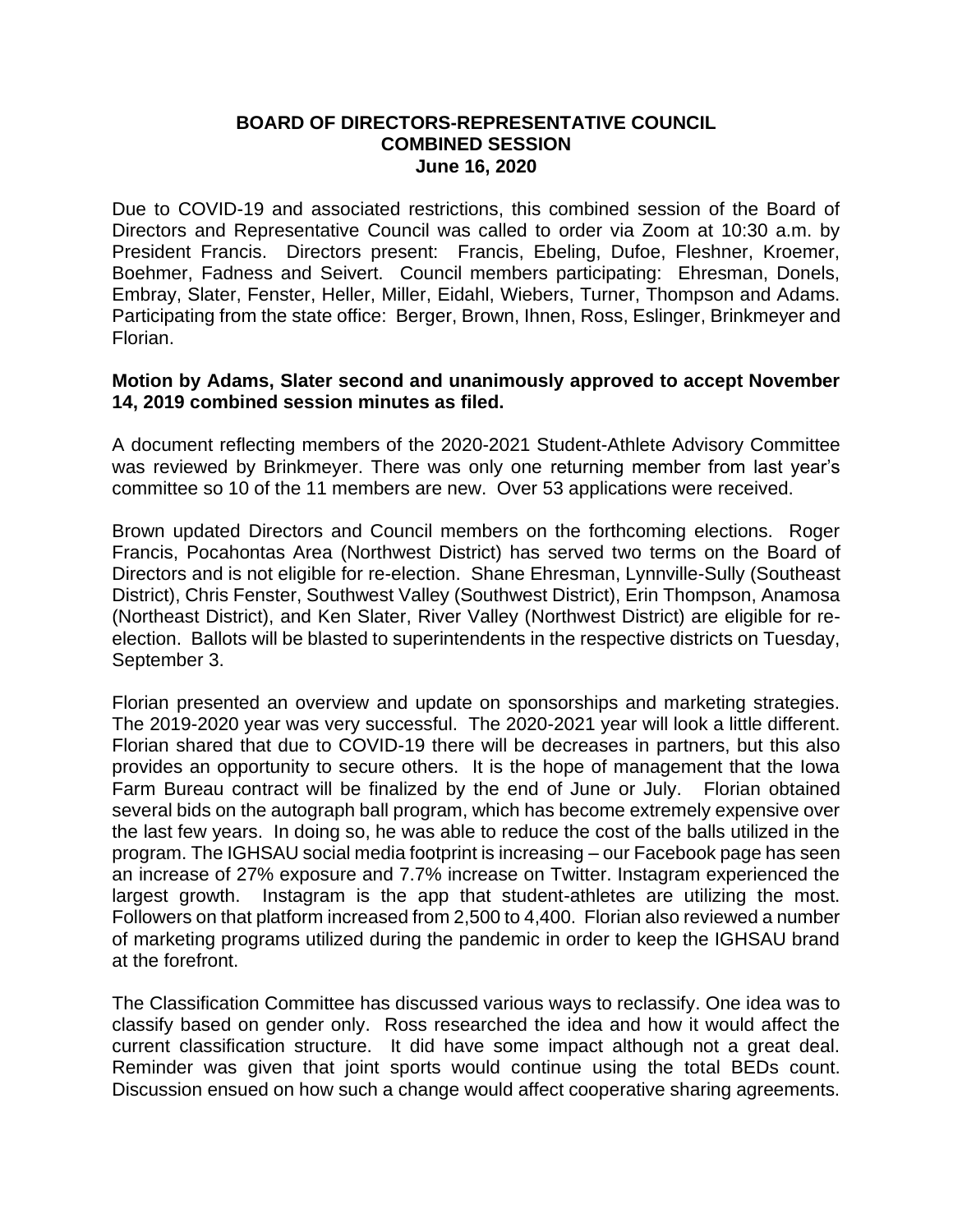Ross indicated that cooperative sharing policy appears in IGHSAU By-Laws 36.20(5). Proposed language that would address a classification change within the By Laws was shared with Directors and Council. Directors asked Council for input regarding a classification change. Slater was of the opinion that although a change in classification would not affect many schools (20 to 23), it would be significant for those. He also mentioned that as enrollments continue to decline, schools are experiencing problems with finding school districts willing to enter into a cooperative sharing agreement. Some districts are not interested in sharing because by adding the sending district's enrollment, they would move up a class. However, if classification was based on gender only, it might encourage districts to reconsider their stand on cooperative sharing. Wiebers, speaking for a small school, believes the concept is worth researching. Another suggestion was to take a look at the actual number of kids per school that are participating in a cooperative sharing agreement. Reminder was given that the idea of classifying by gender came out of the Joint Classification Committee survey. Since the IHSAA reclassified football, management hasn't heard a great deal about reclassifying girls' sports. Miller concurred with the fact that there are districts unwilling to enter into a sharing agreement because it would move them into a higher class. However, it is worth investigating. Donels was of the opinion that any time you collect data from a survey and then use it, it is a good thing. She agreed that some type of mitigation for shared programs would help. Ehresman asked if there had been other states that classified by gender only. Ross indicated that Nebraska has done it, but they didn't have a chance to use it this winter and spring due to COVID-19. Discussion ensued regarding classifying by socioeconomic status. This would have more of an impact but there hasn't been a consensus on how it could be done. Additional discussion ensued.

The approved 2020-2021 Unified Calendar and the adjustments appearing within were reviewed by Ross. The Family Week will be July 25-August 1. There will be no activities and no coaching contact during this period. Changes that affected tennis and golf were reviewed. Girls' and boys' state soccer will be the same week. However, the only day both the girls and boys play on the same day is on championship day. President Francis expressed appreciation for all the work that went into making the adjustments work.

Executive Director Berger brought Council members up to date on IGHSAU venue contracts. She shared with Council that the IGHSAU has entered into a 10-year contract with Wells Fargo Arena to host the girls' state basketball tournament. The state volleyball contract with US Cellular Center is up for renewal after the 2021 tournament. Both Cedar Rapids and Iowa City/Coralville have made it known that they are interested in hosting the tournament. The softball contract with Fort Dodge will need to be renegotiated after this summer's tournament. Iowa City has shown some interest in hosting the tournament at the University of Iowa fields. Drake University asked for a one-year extension for track and field and will operate under the current contract for one more year. This also allows us the time to adjust for our needs. Discussion ensued.

Executive Director Berger informed Council members that the IGHSAU filed an application with the Small Business Paycheck Protection Program. This federally funded program provides small businesses with funds to pay up to eight weeks of payroll costs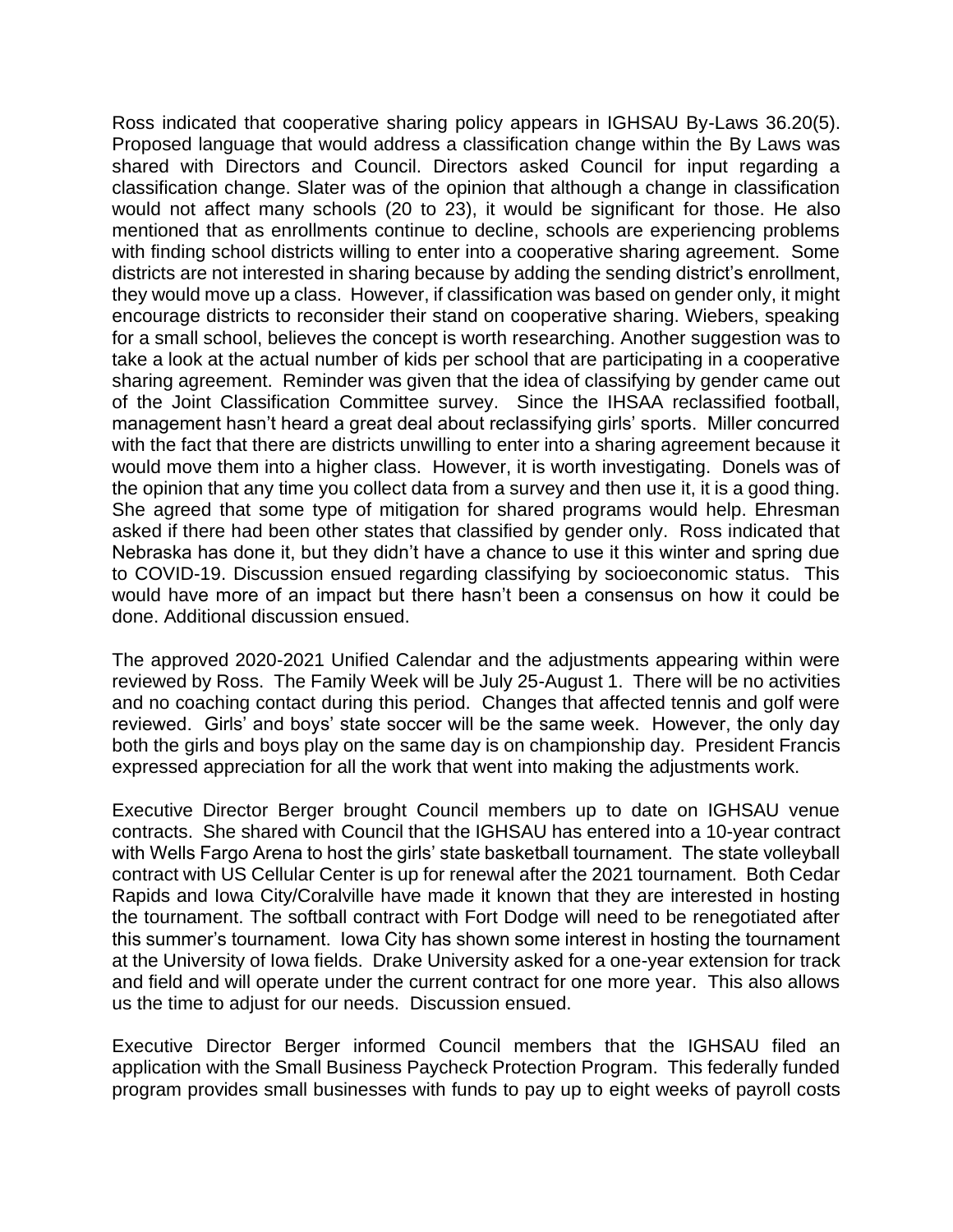including benefits. Funds can also be used to pay rent and utilities. The funds are provided in the form of loans that will be fully forgiven when used for payroll costs, rent and utilities. Forgiveness is based on the employer maintaining or quickly rehiring employees and maintaining salary levels. Executive Director Berger informed Council members that the first application was filed with Wells Fargo Bank, which is the current financial institution providing banking services to the Athletic Union. That application was denied. A second application was filed with a small family-owned bank in State Center and was approved almost immediately.

Due to COVID-19, the Iowa Department of Education established an administrative waiver. This waiver was reviewed by Directors and Council members. The waiver states: "For the summer sports season, notwithstanding anything in the Iowa Administrative Code Rule 281-36.15, subrules (3) and (4), to the contrary, a high school athlete who is otherwise eligible to compete in a summer sport during the summer of 2020, but whose school is not offering summer sports, may be permitted to compete for any other member school or associate member school of the Iowa Girls' High School Athletic Union and the Iowa High School Athletic Association without a period of ineligibility. It was noted that this waiver is for one year only.

Executive Director Berger reviewed the process management and Directors utilized in deciding to move forward with the softball season in light of COVID-19. The Board met in April to discuss the proposed post-season softball and return to play information. Consensus of the Board at that time was that if Governor Reynolds relaxed restrictions due to COVID-19 and if high school softball teams would be allowed to begin the season on June 1, we move forward with the season. Heller applauded the Board for its action as he truly believes that if we didn't take a chance on playing this summer, there would be no way sports would be played in the fall. Donels stated she appreciated the timeliness of the information provided the schools and that there was not a lot of confusion.

Executive Director Berger reviewed the state softball schedule. She explained that with this schedule the only consolation games that will be played will be third and fourth place. There is significant time allowed between games for the purpose of cleaning and allowing fans to leave prior to arrival of the next game's fans. Additional time has been allowed between championship games. Management has a site visit at Harlan Rogers Softball Complex in the near future. Their facility has some social distancing procedures in place, which will be discussed at the site visit. Utilizing the four-field schedule reflects that the IGHSAU is cognizant of social distancing and desiring everyone be safe. The order in which classes play will be determined at a later date.

Brinkmeyer informed Directors that the 2020 Robert B. Smiley Scholarship recipient has been selected. The state office received over 100 applications. This year's recipient is Brennah Ricketts from Midland High School. Brennah participated in volleyball, softball, golf, track and band. She was a member of the Spanish Club and the FFA. Her volunteerism includes Highway Clean-Up and counselor at Camp Wyoming. A \$1,000 scholarship will be directed to the Iowa college or university of her choice.